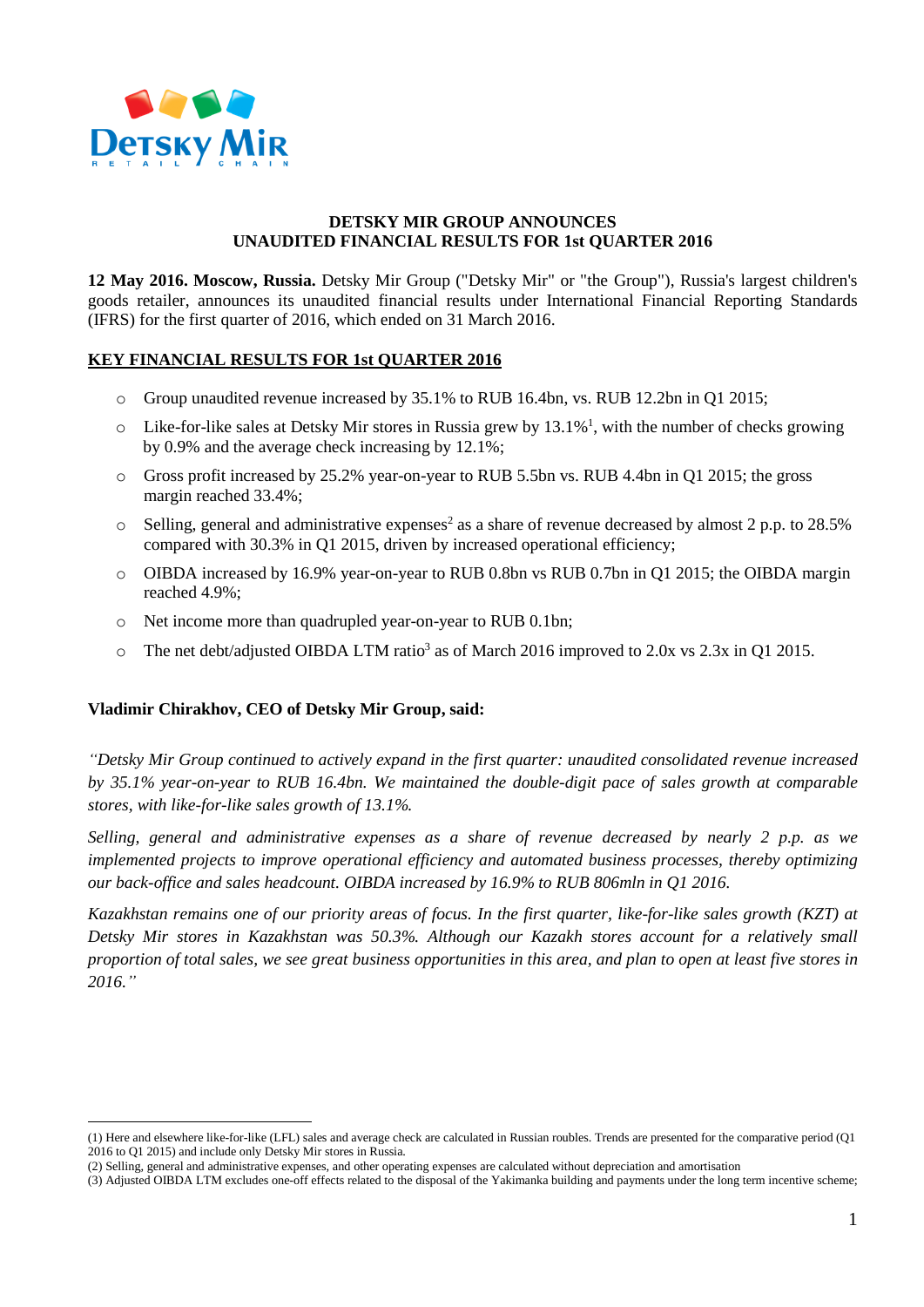## **FINANCIAL PERFORMANCE IN Q1 2016 VS. Q1 2015**

| <b>RUB</b> bn                                           | Q1 2015     | Q1 2016     | Change,<br>YoY $(\% )$ |
|---------------------------------------------------------|-------------|-------------|------------------------|
| Number of stores (units)                                | 330         | 428         | 29.7%                  |
| Detsky $Mir4$                                           | 287         | 384         | 33.8%                  |
| <i>ELC</i>                                              | 43          | 44          | 2.3%                   |
| Selling space (thousand sq m)                           | 399         | 494         | 23.8%                  |
| <b>Revenue</b>                                          | 12.2        | 16.4        | 35.1%                  |
| Selling, administrative and other operating<br>expenses | 3.7         | 4.7         | 26.8%                  |
| % of revenue                                            | 30.3%       | 28.5%       | $-1.8 p.p$             |
| <b>OIBDA</b><br><i>OIBDA margin</i> $(\%)$              | 0.7<br>5.7% | 0.8<br>4.9% | 16.9%<br>$-0.8 p.p$    |
| Net income / (loss)                                     | 0.02        | 0.1         | 322.0%                 |

## **FINANCIAL PERFORMANCE IN 12 MONTHS ENDING 31 MARCH 2016**

| <b>RUB</b> bn                                                        | LTM as of March<br>2015 | LTM as of March<br>2016 | Change YoY,% |
|----------------------------------------------------------------------|-------------------------|-------------------------|--------------|
| <b>Revenue</b>                                                       | 48.5                    | 64.8                    | 33.7%        |
| Selling, administrative and other operating<br>expenses <sup>5</sup> | 13.6                    | 16.7                    | 23.0%        |
| % of revenue                                                         | 28.0%                   | 25.8%                   | $-2.3 p.p$   |
| OIBDA <sup>6</sup>                                                   | 5.1                     | 6.3                     | 23.9%        |
| <i>OIBDA margin</i> $(\%)$                                           | 10.5%                   | $9.7\%$                 | $-0.8 p.p$   |
| Net income $/$ (loss) <sup>7</sup>                                   | 2.1                     | 2.3                     | $5.7\%$      |
| <i>Net profit margin</i> $(\%)$                                      | 4.4%                    | 3.5%                    | $-0.9 p.p$   |
| Net debt                                                             | 11.4                    | 12.6                    |              |
| Net debt / OIBDA $(x)$                                               | 2.3x                    | 2.0x                    |              |

\*\*\*

# **For additional information contact:**

**Nadezhda Kiseleva** Head of PR Office: +7 (495) 781-08-08, ext. 2041 Cell: +7 (903) 969-00-86 [nkiseleva@detmir.ru](mailto:nkiseleva@detmir.ru)

1

#### **Sergey Levitskiy**

Head of M&A and Business Valuation Office: +7 (495) 781-08-08, ext. 2315 Cell: + 7 903 971 43 65 [slevitskiy@detmir.ru](mailto:slevitskiy@detmir.ru)

<sup>(4)</sup> Chain growth since the beginning of 2016 amounted to four stores excluding relocation

<sup>(5)</sup> Excluding one-off effects related to payment of bonuses under the long term incentive scheme

<sup>(6)</sup> Excluding one-off effects related to the disposal of the Yakimanka building and payment of bonuses under the long term incentive scheme

<sup>(7)</sup> Excluding one-off effects related to the disposal of the Yakimanka building, payment of bonuses under the long term incentive scheme and other nonoperating one-off costs